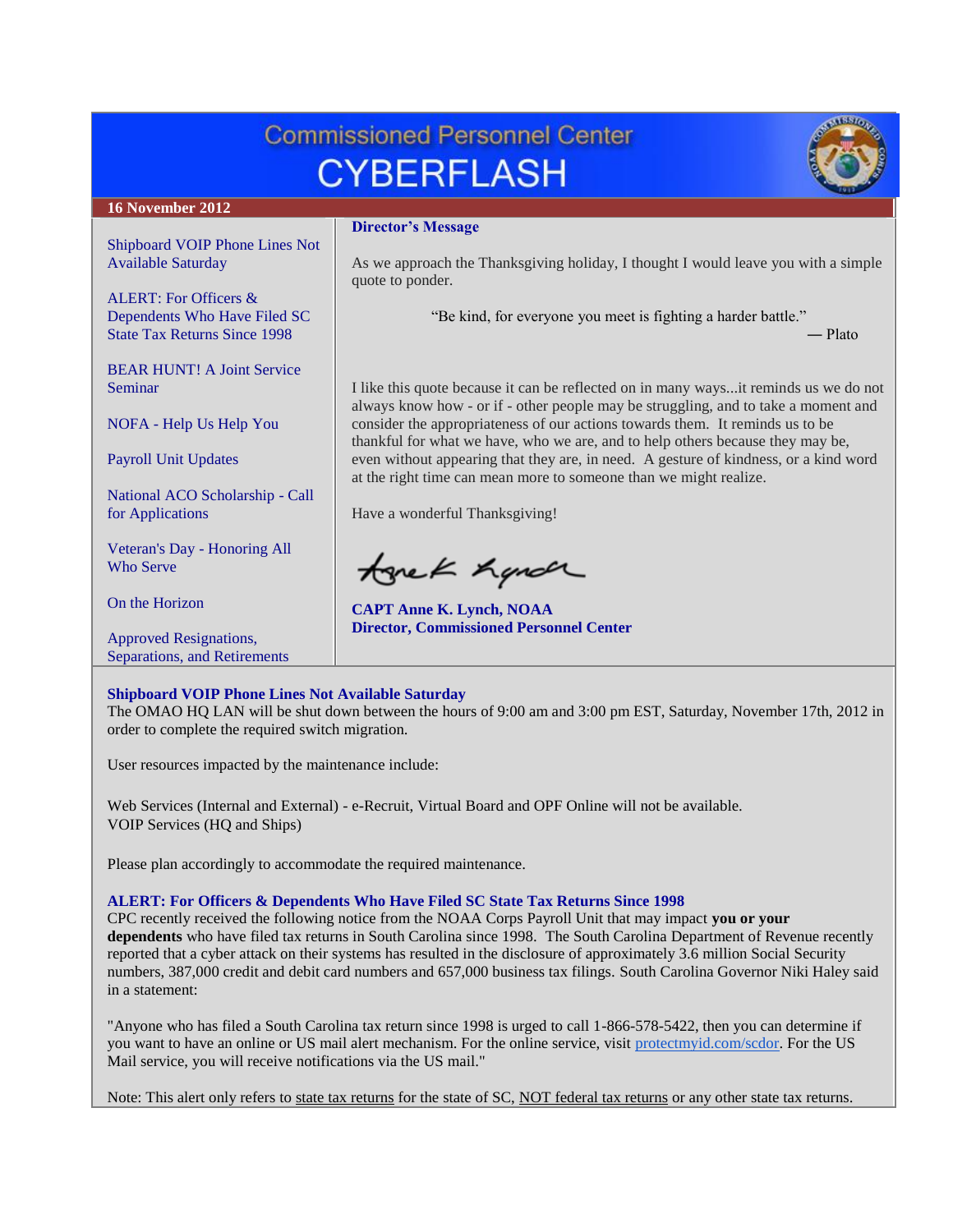#### <span id="page-1-0"></span>**BEAR HUNT! - A Joint Service Heritage Seminar**

NOAA Science Center and Auditorium, 1301 East-West Hwy, Silver Spring, Maryland on Tuesday, December 18, 2012 - 0930-1200

# KEYNOTE SPEAKER Vice Admiral John P. Currier, USCG Vice Commandant, United States Coast Guard

Seminar presentations will discuss historical collaborations between the predecessor agencies of the USCG and NOAA aboard the BEAR, the maritime and cultural significance of the BEAR, and the current effort to search for and eventually explore the wreck of the BEAR.

**Register by Wednesday, November 21, 2012** to reserve your seat, seating is limited! Registration is open to all Military, Civilian, and Contractor/Associate personnel of each organization

### Uniform of the Day – Service Khaki or equivalent

[Register Online,](http://www.doodle.com/9u2cixahvmibq8vv) or RSVP to LCDR Eric Johnson, 301-713-7727, [Eric.T.Johnson@noaa.gov,](mailto:Eric.T.Johnson@noaa.gov) or Mr. Roger Fuller, 202-372-247[8,Roger.A.Fuller@uscg.mil](mailto:Roger.A.Fuller@uscg.mil)

## <span id="page-1-1"></span>**Important Request From NOFA - Help Us Help You! :**

NOAA Officers Family Association (NOFA) would like to request that you take a moment to update your contact information listed on our web site - [www.nofaweb.org.](http://www.nofaweb.org/) This listing helps us - help you - connect you to the NOAA Community in your area. Manual requests can be made via the web site - please [login](http://www.nofaweb.org/login.php?info=DENIED) to change your member area, or click on [Contact Form](http://www.nofaweb.org/contacts/) to register with your local NOFA Club. Thank you!

Also - a reminder about the **DC area NOFA Holiday Party** - **December 1st**. If you did not receive an invite, please go to the website and click the contact form.

### <span id="page-1-2"></span>**Payroll Unit Updates**

## **Thrift Savings Plan**

The ceiling on contributions to the Thrift Savings Plan will change in 2013. A maximum of \$17,500 annually may be contributed by members less than age 50. \$23,000 may be contributed by members age 50 or older. For more information, see <https://www.tsp.gov/whatsnew/rates/currentLimitsAndRates.shtml>

If you are age 50 or older and making additional TSP catch up contributions, remember catch up contributions must be renewed each calendar year.

Catch-up elections are made on Form [TSP-U-1-C](https://www.tsp.gov/PDF/formspubs/tsp-u-1-c.pdf) -- Please note, when completing Section II, Line 7 of the form that 'Pay Period' is the amount to be deducted per month, not per payday.

Catch-up contributions are separate from regular contributions, but are combined with regular contributions on the W-2. Catch-up contributions are in whole dollar amounts (versus a percentage) and are a deduction from basic pay. **Elections for catch-up contributions expire on 31 December of each year.**

Officers who desire to initially enroll in TSP, disenroll from TSP, or elect the TSP Catch-Up program must complete the applicable [TSP-U-1](https://www.tsp.gov/PDF/formspubs/tsp-u-1.pdf) (to enroll) / [TSP-U-1-C](https://www.tsp.gov/PDF/formspubs/tsp-u-1-c.pdf) form (form for catchup contributions)

### **Update Addresses in HR Direct Access**

Officers are reminded to go into HR Direct Access [\(PeopleSoft\)](https://ep.direct-access.us/psp/UCGP1PP/?cmd=login&languageCd=ENG&) and update their addresses in preparation for tax season. 2012 W-2s will be sent out in January 2013. **Note: W-2s are sent to your mailing address NOT your home address.** If this address is incorrect, refer to the Address update procedure in the [Direct Access Online Help.](http://www.uscg.mil/ppc/ps/index.htm#self_service/members/change_home_or_mailing_address.htm)

### <span id="page-1-3"></span>**National ACO Scholarships - Call for Applications**

The Executive Committee of National ACO Scholarships, Inc. has issued its annual call to high school seniors and college undergrads for applications for scholarship awards for the 2013/2014 academic year. The two-page application form is available on the "Resources" page of the NOAA Officer Family Association website [\(www.nofaweb.org\)](http://www.nofaweb.org/), under the heading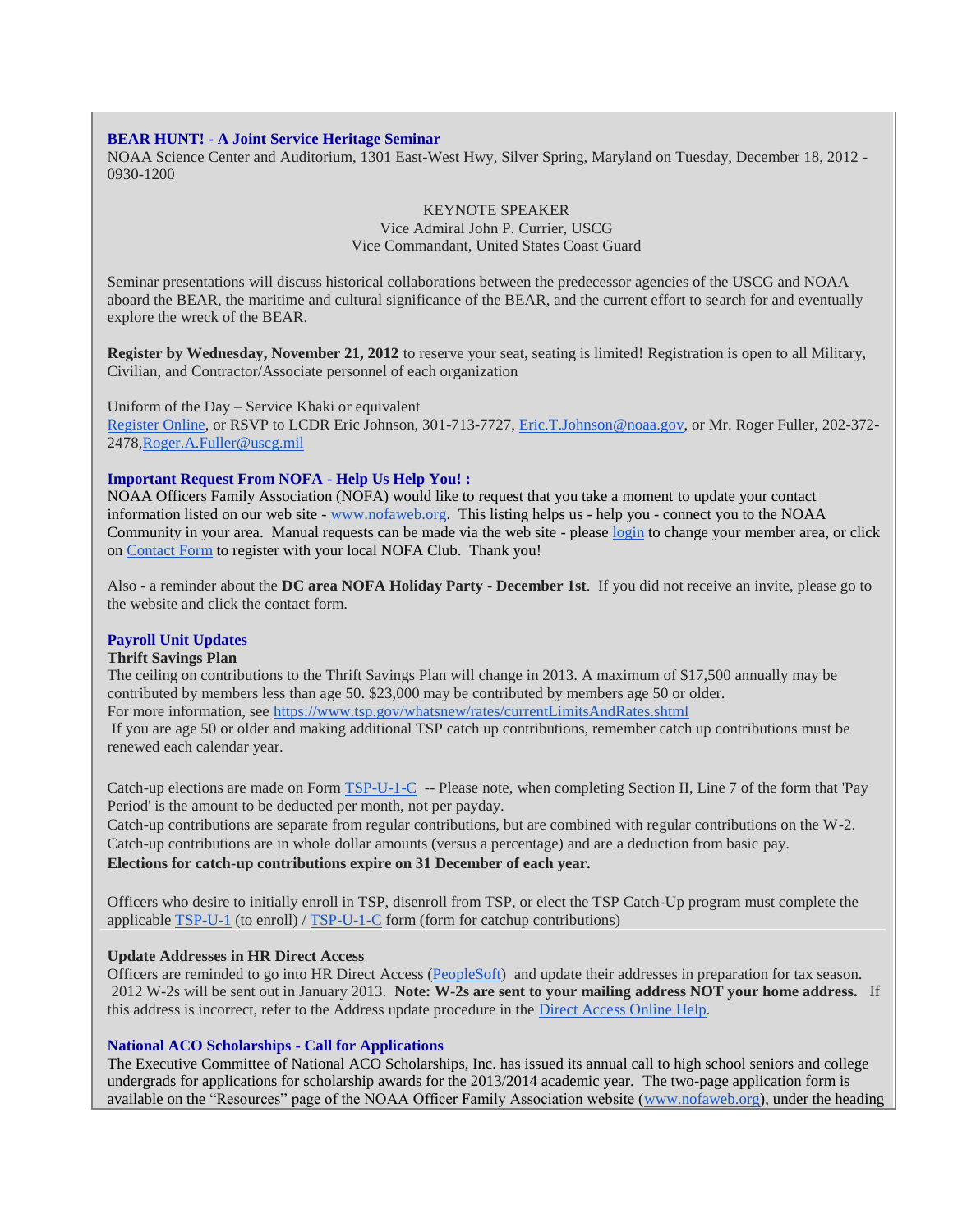"National ACO Scholarships, Inc." Application forms may also be obtained by contacting Secretary/Treasurer Captain Dave Peterson, NOAA (Ret), by phone (301-921-6357) or email [\(kmpdhp@comcast.net\)](mailto:kmpdhp@comcast.net). Complete application packages should be sent to the corporation's post office address (on the application form) and should be postmarked this year no later than Friday, **April 15, 2013**.

<span id="page-2-0"></span>**Veterans Day - Honoring All Who Serve**



On November 11, 2012, LT Wendy Lewis (second from left) joined the National Association for Uniformed Services in presenting a wreath at the Tomb of the Unknowns. This was the first time a NOAA Corps officer had the honor of laying a wreath at the Tomb of the Unknowns during the National Veterans Day Observance. Well done, LT Lewis!

### <span id="page-2-1"></span>**On the Horizon**

| XO Seminar                                | 3-7 December 2012            |
|-------------------------------------------|------------------------------|
| <b>BEAR Hunt - Joint Services Seminar</b> | 18 December 2012             |
| <b>BOTC</b> 120 - Graduation              | 21 December 2012             |
| CO Seminar                                | 7-11 January 2013            |
| <b>BOTC</b> 121 -Starts                   | 10 January 2013              |
| Mid-Grade Leadership Training             | 28 January - 8 February 2013 |